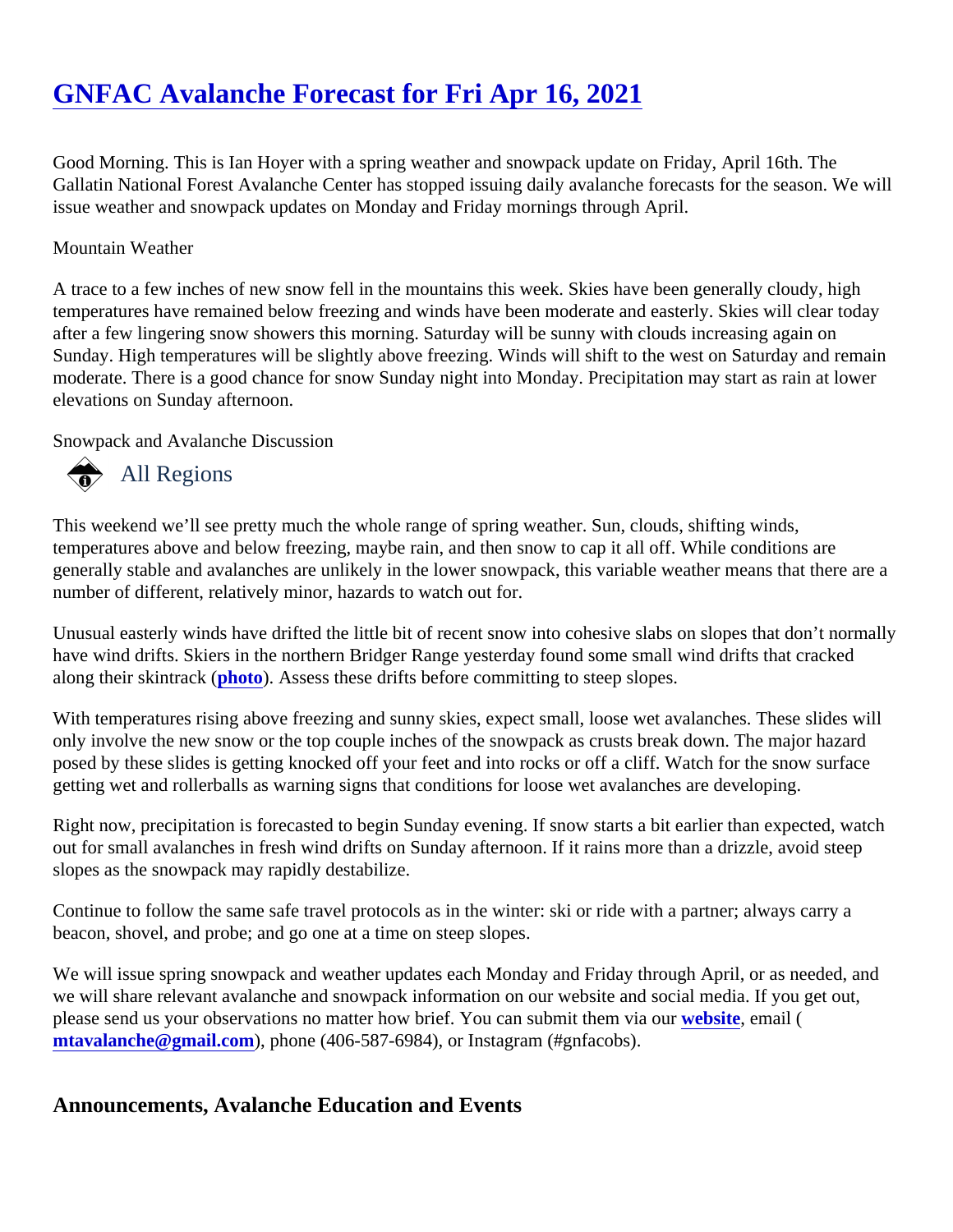Bridger Bowl is closed, and backcountry conditions existeo). There is no avalanche mitigation or ski patrol rescue. Please stay clear of work areas, snowmobiles, chair lifts and other equipment.

See oureducation calendarfor an up-to-date list of all local classes.

## GENERAL SPRING SNOWPACK AND TRAVEL ADVICE

Spring weather can be highly variable and create a mix of avalanche problems. Snow conditions land and stated and stated and stated and stated with the stated with candi[tions an](https://www.mtavalanche.com/taxonomy/term/309)d stated and stated with  $\frac{1}{2}$ change drastically from day to day or hour to hour. Anticipate rapid change and plan accordingly. Abundant snowfall over the winter with more spring snow to come makes avalanches possible into summer.

### NEW SNOW AND WIND LOADED SLOPES

Spring storms are notorious for depositing heavy amounts of snow in the mountains. Even with a deep and generally stable snowpack throughout the advisory area, heavy and rapid loads of new snow will decrease [stability.](https://www.mtavalanche.com/taxonomy/term/309) The main problems to look out for are avalanches breaking within the new snow, wind slabs, and loo snow avalanches. The likelihood of triggering an avalanche spikes during and immediately after snowstorms. New snow instabilities tend to stabilize quickly, but it's a good idea to give fresh snow a day to adjust before hitting big terrain. New snow instabilities can be challenging to assess, and spring storms bond to old snow differently across aspects and elevations. Conservative terrain selection is essential during and immediately following storms. Avoid wind-loaded slopes and slopes steeper than 35 degrees for 24-48 hours after new snow and wind.

New snow can quickly change from dry to wet on a spring day, stability can decrease rapidly with above freezing temperatures or brief sunshine. New snow may bond well early in the morning and then deasily later. Wet loose slides are likely during the first above freezing temperatures or sunshine immediately after a storm. Anticipate changes in snow ability as you change spector elevation and over the course of the day. An early start is always an advantage. Be ready to change plans or move to safer terrain at the first signs of decreasing tability.

#### WET SNOW AVALANCHES

Spring and wet snow avalanches go hand-in-hand. Above freezing temperatures, rain, and/or intense sunshir cause the snow to become wet and weak and make wet avalanches reasy to release naturally. Conditions tend to become most unstable when temperatures stay above freezing for multiple days and night a row. Avoid steep terrain, and be aware of the potential for natural wet avalanches in steep terrain above you you see:

- Heavy rain,
- Above freezing temperatures for more than 24 hours,
- Natural wet avalanches,
- Rollerballs or pinwheels indicating a moist or wet snow surface,
- Or if you sink to your boot top in wet snow.

In general, if the snow surface freezes solid overnight, the snowpack will be stable in the morning bility will decrease through the day as snow warms up. The snow surface hardness, rate of warming, duration of sunshine aspectand elevation determine how fast bility will decrease through the day. Be aware that sunny aspectsmay have weet snow avalanche anger while shadier slopes still have rasnow avalanche anger. Getting off of steep slopes should be considered when, or before, the above signs of instability are present. V